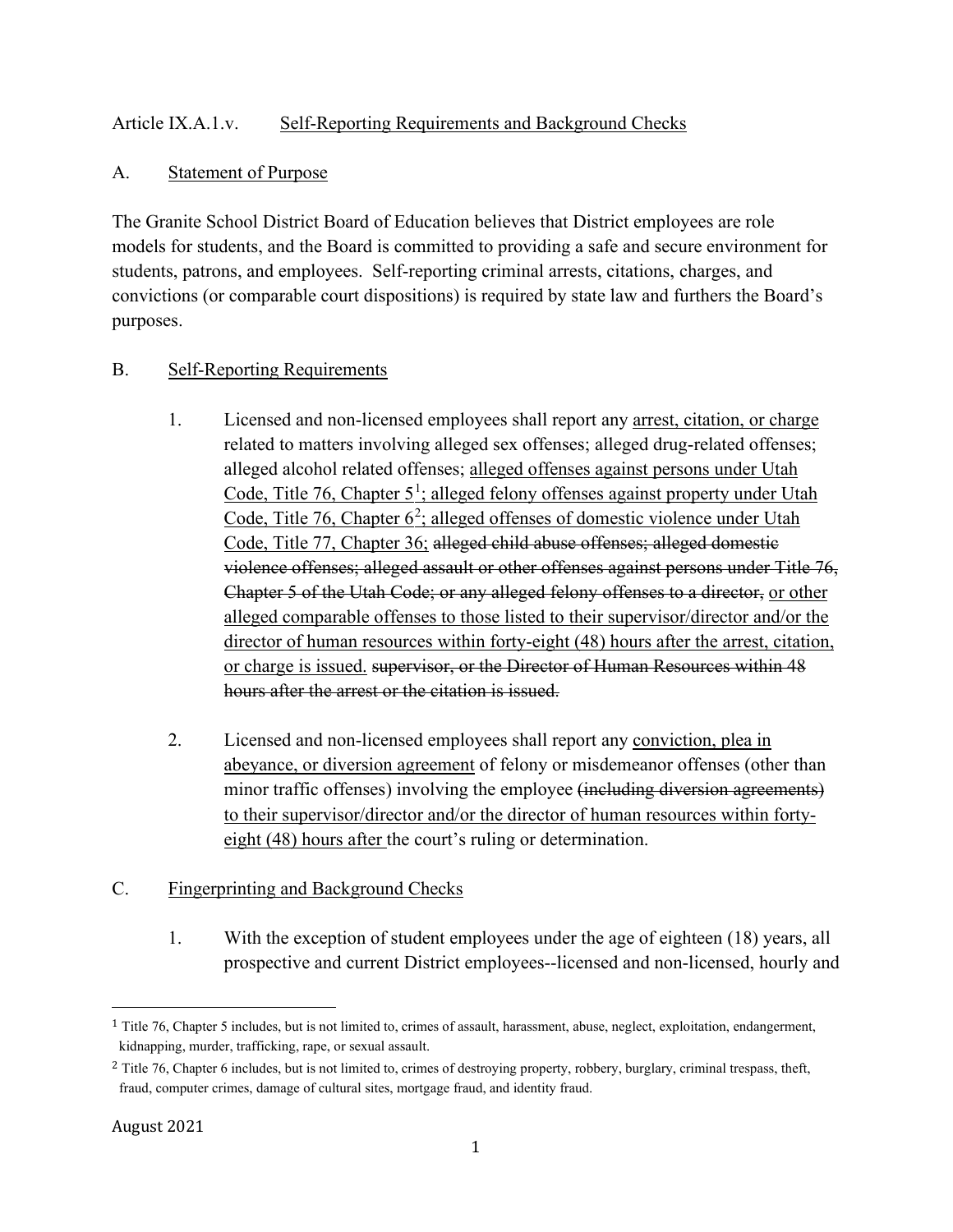contract, and individuals working in any coaching capacity--are required as part of the employment process and as a condition of employment to submit to an initial background check against state and federal databases and ongoing monitoring through registration with the WIN Database and the Federal Bureau of Investigation (FBI) Rap Back System, which is maintained and monitored by the Utah Bureau of Criminal Identification (BCI).

- 2. All non-employees, including volunteers, contractors, and affiliates with significant unsupervised access to students shall also submit to a fingerprint background check and ongoing monitoring the same as a District employee. Volunteers, contractors, and affiliates with significant unsupervised access to students shall have an approved fingerprint background check on file with the District prior to working with students or offering services.
- 3. The Utah State Board of Education (USBE) initiates all background checks and conducts monitoring for licensed employees, and notification of new entries are delivered to District Human Resources via USBE. Human Resources initiates all other required background checks and responds appropriately to new entries sent directly to Human Resources from BCI. Human Resources regularly performs subscription cancelations for employees, volunteers, contractors, and affiliates after separation with the District.

# D. Costs

All employees, non-employees, volunteers, contractors, and affiliates will bear the costs for required fingerprinting and for obtaining criminal background checks.

#### E. Investigations and Determinations

Through its agents or designees, the District shall review criminal arrest and conviction records and information, conduct administrative investigations as appropriate, and make employment decisions intended to protect the safety and well-being of students and the integrity of District operations, at the same time preserving employee confidentiality and due process rights. As such, employees may be placed on leave or otherwise have responsibilities limited or modified during investigations, and employees, applicants, or volunteers may be disciplined, dismissed, or or precluded from working in the District as appropriate considering the nature of the past criminal conduct and the nature of the position.

#### F. Reference Checks

Under Utah law, before employing any individual or assigning any individual to a volunteer

August 2021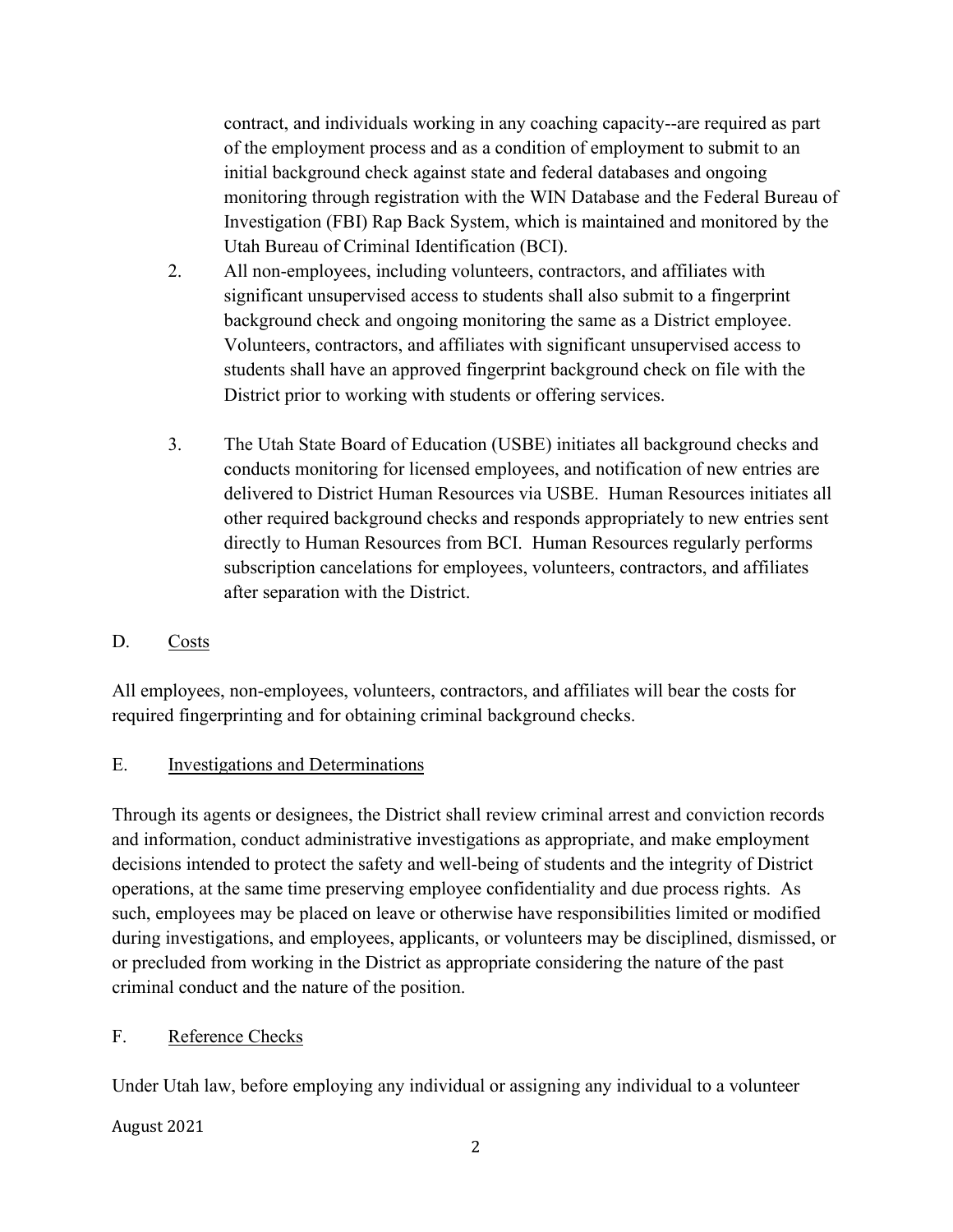assignment which would give the individual significant access to a student, the District must request information regarding any prior employment action taken or discipline imposed for the physical abuse or sexual abuse of a child or student by the applicant or volunteer. Human Recourses shall request such information from the most recent employer where the applicant or volunteer in a qualifying position where the applicant or volunteer directly cared for, supervised, controlled, or had custody of a child.

# G. Records

Records such as police reports, court dockets, Bureau of Criminal Identification reports, and other records pertaining to arrests and convictions are identified as protected records under Section 63G-2-305 (9) of the Government Records Access and Management Act (GRAMA) and will be maintained by the District for an adequate duration and for the purpose of conducting investigations, making employment decisions, defending against appeals or other actions, and protecting the safety and well-being of students, patrons, and employees.

## References

42 USC 16926, Schools Safe Act Utah Code § 53-10-108 Utah Code § 53-10-211 Utah Code § 53G-11-401 *et. seq.* Utah Code § 53E-6-401 Utah Administrative Code R277-217